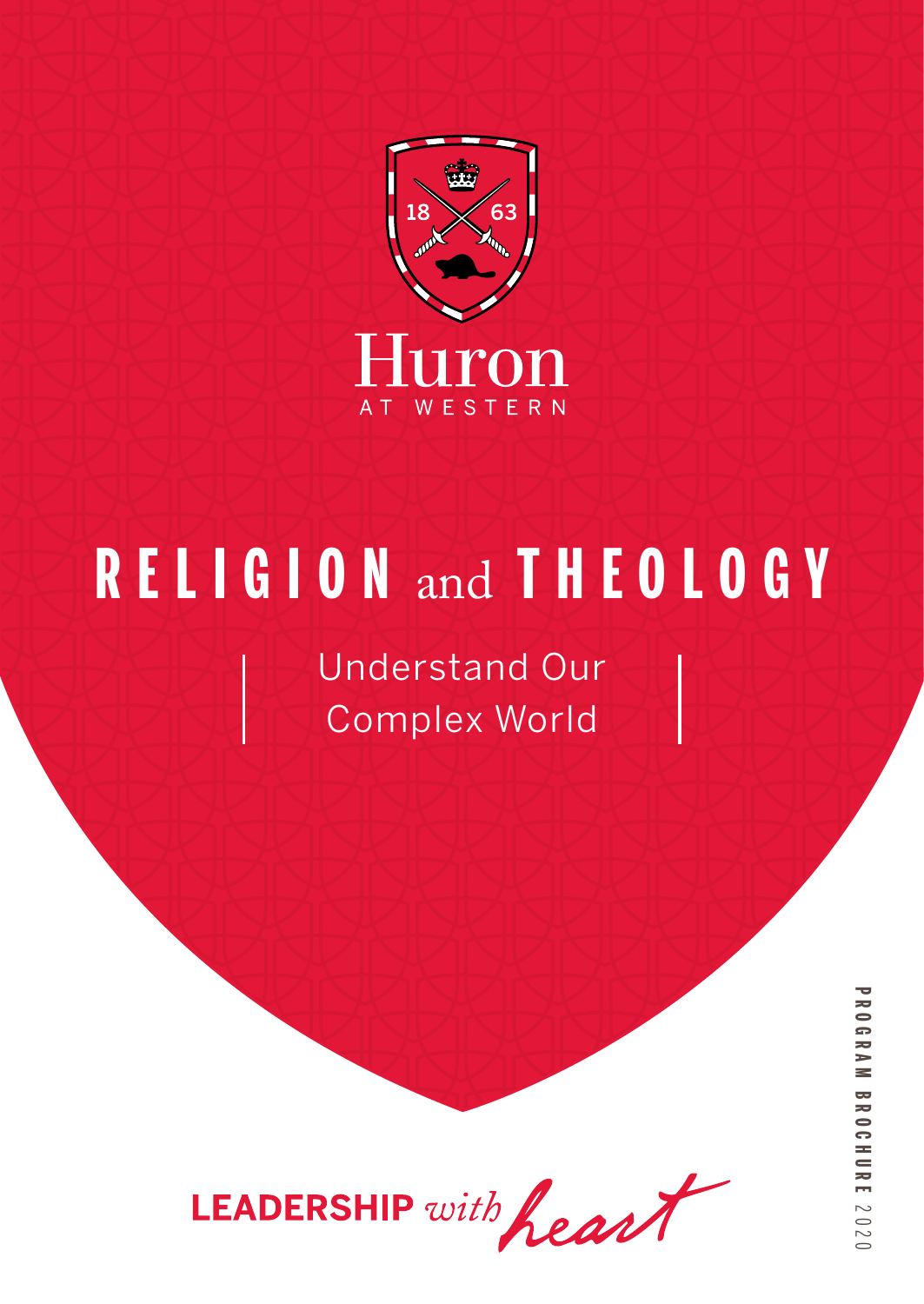## EXPLORE HOW RELIGION INFLUENCES LIFE & CULTURE **RELIGION** and **THEOLOGY**

### WHY STUDY RELIGION?

WHETHER OR NOT YOU PRACTICE A FAITH TRADITION. **STUDYING RELIGION** CAN HELP YOU UNDERSTAND THE COMPLEX WORLD WE LIVE IN. RELIGIOUS BELIEFS AND PRACTICES HAVE A HUGE IMPACT ON HOW INDIVIDUALS AND GROUPS MAKE SOCIAL, ECONOMIC AND POLITICAL DECISIONS.

If you are religious, you can learn more about your own faith and those of others by studying in an academically rigorous university setting.

At Huron, our Religion and Theology modules encourage interdisciplinary approaches to learning by making it easy to include courses in the Social Sciences and Humanities in your schedule. We encourage you to dig deep and explore the literature, history and current practice of Judaism, Christianity, Islam and more.

### THE HURON ADVANTAGE

With Huron's unparalleled religion and theology program, students can dive deep into the study of religion. They gain a rich and sympathetic understanding of religious movements, literature and practices by attaining a degree at the undergraduate, professional Master's or graduate Master's levels.

Regardless of which degree best suits your educational journey, Huron's Faculty of Theology is inclusive and our professors are passionate experts and active researchers in their fields of study.

### **ELORAH FANGRAD**

**BTh, Class of 2016; Pursuing graduate studies** 

*"I was guided by instructors who truly cared and wanted me to think. I was encouraged to pick research topics that held personal meaning for me, and that inspired me to focus on my work and learn more each day."*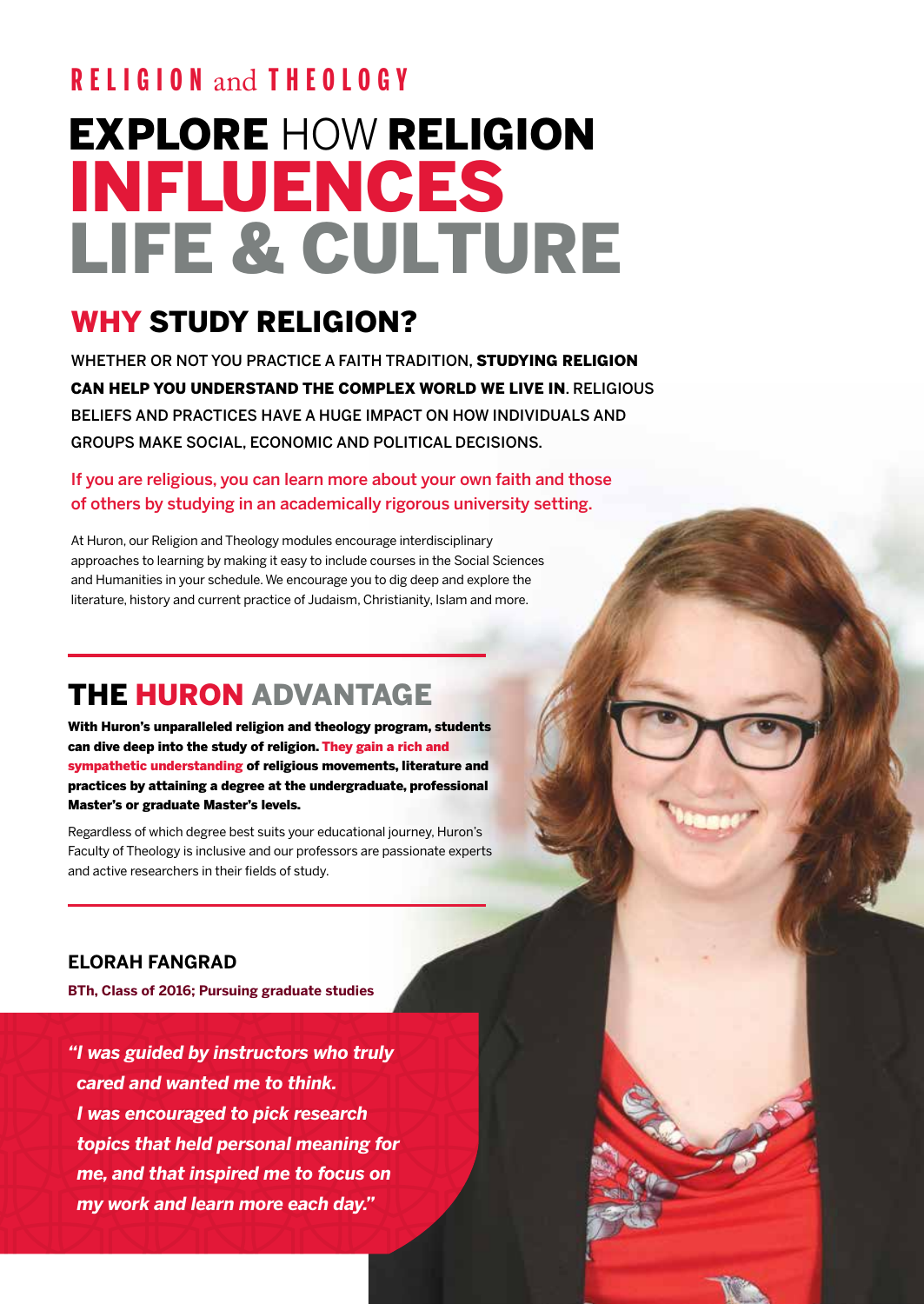### FIRST YEAR: UNLIMITED POSSIBILITIES

### Your first year is all about exploration and discovery.

**During this time, there are minimal required courses so you can try out a wide variety of subjects and disciplines. Learn about something completely new. Find your passion.**

### NEED A MENTOR? BE A MENTOR.

**Senior students and alumni will help you plan your studies and your career. In your senior years, volunteer to mentor another student!** 

> **huronatwestern.ca**/ **career-development**

### **Program options** Honors

**Religion and Theology**  $\checkmark$  **√ √ √** 

### First-Year Courses

#### RELIGION, THEOLOGY AND GLOBAL ISSUES

Examine religion's important and influential role as a shaper of reality by delving into the relationships between religion and global issues.

#### NEW! UNDERSTANDING RELIGION: TRENDS AND TABOOS

Study religion as a vital ingredient of human societies and cultures. Case studies deal with topics such as violence, sex, food, politics, the environment and more.

#### **HEBREW**

Introduction to the writing system and grammar of Biblical Hebrew for those with no previous knowledge of the language.

#### INTRO TO NEW TESTAMENT GREEK

Equip yourself with enough grammar and vocabulary so that you can read the New Testament on your own. For students with no prior knowledge of the language.

#### QUR'ANIC ARABIC FOR BEGINNERS

Acquire core vocabulary and dive into basic grammar of the classical Arabic necessary to understand short Qur'anic chapters.

### Sample First-Year Timetable **Sample First-Year Timetable**

| <b>MONDAY</b>                                                                          | <b>TUESDAY</b>                                                                     | <b>WEDNESDAY</b>                                                                      | <b>THURSDAY</b>                                                                    | <b>FRIDAY</b>                                                                                |
|----------------------------------------------------------------------------------------|------------------------------------------------------------------------------------|---------------------------------------------------------------------------------------|------------------------------------------------------------------------------------|----------------------------------------------------------------------------------------------|
| $9:30$ am - 10:30am                                                                    | $11:30$ am – $12:30$ pm                                                            | $9:30$ am - 10:30am                                                                   | $11:30am - 1:30pm$                                                                 | $9:30$ am - 10:30am                                                                          |
| <b>Religious Studies 1010F</b><br>Religion, Theology &<br>Global Issues                | <b>Political Science 1020E</b><br>Intro to Political<br>Science Tutorial           | <b>Religious Studies 1010F</b><br>Religion, Theology &<br>Global Issues               | <b>Political Science 1020E</b><br>Intro to<br><b>Political Science</b>             | <b>Religious Studies 1010F</b><br>Religion, Theology &<br>Global Issues                      |
| 0.50 credit                                                                            | 1.00 credit                                                                        | 0.50 credit                                                                           | 1.00 credit                                                                        | 0.50 credit                                                                                  |
| $11:30am - 12:30pm$                                                                    | $1:30 \text{pm} - 2:30 \text{pm}$                                                  | $11:30am - 12:30pm$                                                                   | $1:30pm - 2:30pm$                                                                  | $11:30am - 12:30pm$                                                                          |
| English 1027F<br>The Storyteller's Art I:<br>Introduction to Narrative<br>0.50 credit  | <b>Psychology 1100E</b><br>Method & Theory in<br>General Psychology<br>1.00 credit | English 1027F<br>The Storyteller's Art I:<br>Introduction to Narrative<br>0.50 credit | <b>Psychology 1100E</b><br>Method & Theory in<br>General Psychology<br>1.00 credit | <b>English 1027F</b><br>The Storyteller's Art I:<br>Introduction to Narrative<br>0.50 credit |
| $1:30 \text{pm} - 2:30 \text{pm}$                                                      | $3:30 \text{pm} - 4:30 \text{pm}$                                                  |                                                                                       | $3:30 \text{pm} - 5:30 \text{pm}$                                                  |                                                                                              |
| <b>Psychology 1100E</b><br>Method & Theory in<br>General Psychology Lab<br>1.00 credit | Sociology 1020<br>Intro to Sociology                                               |                                                                                       | Sociology 1020<br>Intro to Sociology                                               |                                                                                              |
|                                                                                        | 1.00 credit                                                                        |                                                                                       | 1.00 credit                                                                        |                                                                                              |

**As a Huron student, you can combine any program with a minor, major or specialization from another Huron program or a major or minor in many of the programs offered at Western, Brescia or King's, such as:** 

- English & Cultural Studies
- Philosophy
- Political Science
- History
- Centre for Global Studies
- Psychology
- Business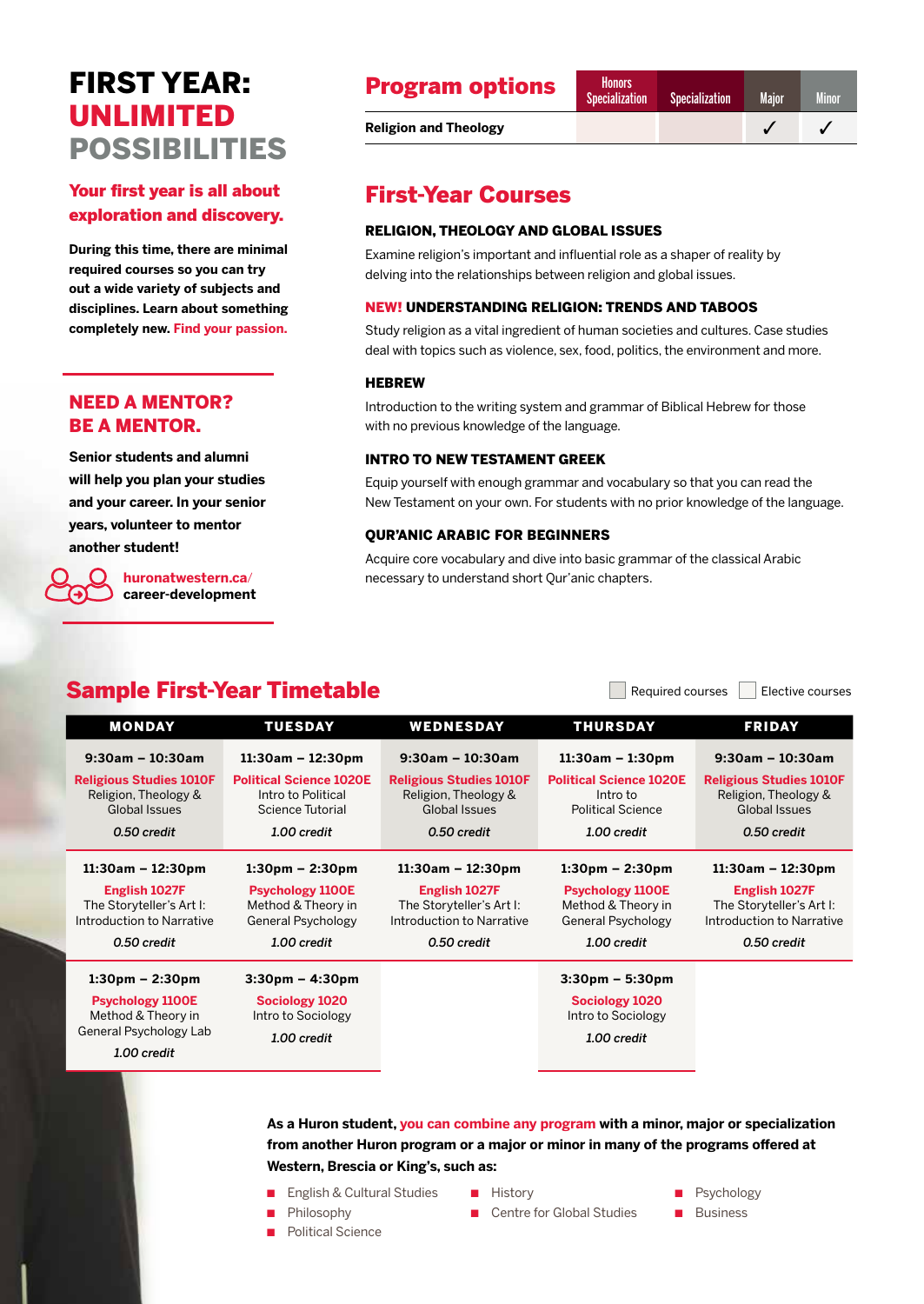

### Huron and HARVARD

As the only university partner in Ontario, Huron students can earn a Credential of Readiness from Harvard's Online Business School.

**huronatwestern.ca/harvard-online**

*"In all my teaching, I want to help students engage with the big questions about the intersection of religion and culture – both in the ancient world that I study, and in the world today."*

**DANIEL A. SMITH, PhD Clark and Mary Wright Professor of New Testament Theology**



## $\mathbb Z$  FACULTY RESEARCH EXPERTISE

- Hebrew Bible and the Ancient Near East
- Marriage Gifts and Social Change in Ancient Palestine
- **Genocide**
- **Early Christian Literature** and History
- Synoptic Gospels
- The Death & Resurrection of Jesus: Text and Tradition
- Qur'anic Studies
- **Islamic Theological Ethics**
- Muslim Women's **Spirituality**
- Christian-Muslim Relations
- The Christian Church in Canada
- Religion and Politics in Elizabethan England
- Colonization and Religion in Canada
- The Oxford Movement (Catholic revival in the Anglican Church)
- 20th Century Theology
- Christian Doctrine
- Public Theology
- Church music
- Art and Religion
- Sacramental Theology
- Christian Rites and Rituals: History and Current Practices
- Sacred Space
- Homiletics (Preaching) and Biblical Interpretation
- Theological Education and Formation



### AFTER FIRST YEAR, You Can Study:

Living Religions of the World

New Testament Greek

Science & Theology

Interpreting the Qur'an

Angry God: The Bible and War

Constructing Jesus

Biblical Hebrew

Judaism & the Holocaust

The Early Church

Sacred Space in Public Places

Faith in Sound, Stone and Paint

Spirituality of Muslim Women

Christian Thought, Culture & Practices

Body, Religion & The Sacred

The Early History Of God: Origins Of Monotheism

Islam & Politics

Anti-Religious Thought

Religion, Ethics & The Environment

#### GET INVOLVED!

THE BISHOP HALLAM THEOLOGICAL SOCIETY (BHTS) IS THE STUDENT SOCIETY FOR ALL STUDENTS WHO PARTICIPATE IN THE LIFE OF THE FACULTY OF



SCHOLAR'S ELECTIVES: ARE YOU A HIGH-ACHIEVING, THEOLOGY AT HURON. SELF-MOTIVATED STUDENT INTERESTED IN PURSUING INDEPENDENT RESEARCH? APPLY TO BE A PART OF THIS COMMUNITY OF SCHOLARS THAT FOSTERS RESEARCH SKILLS AND COLLABORATION.

**huronatwestern.ca/scholars-electives-program**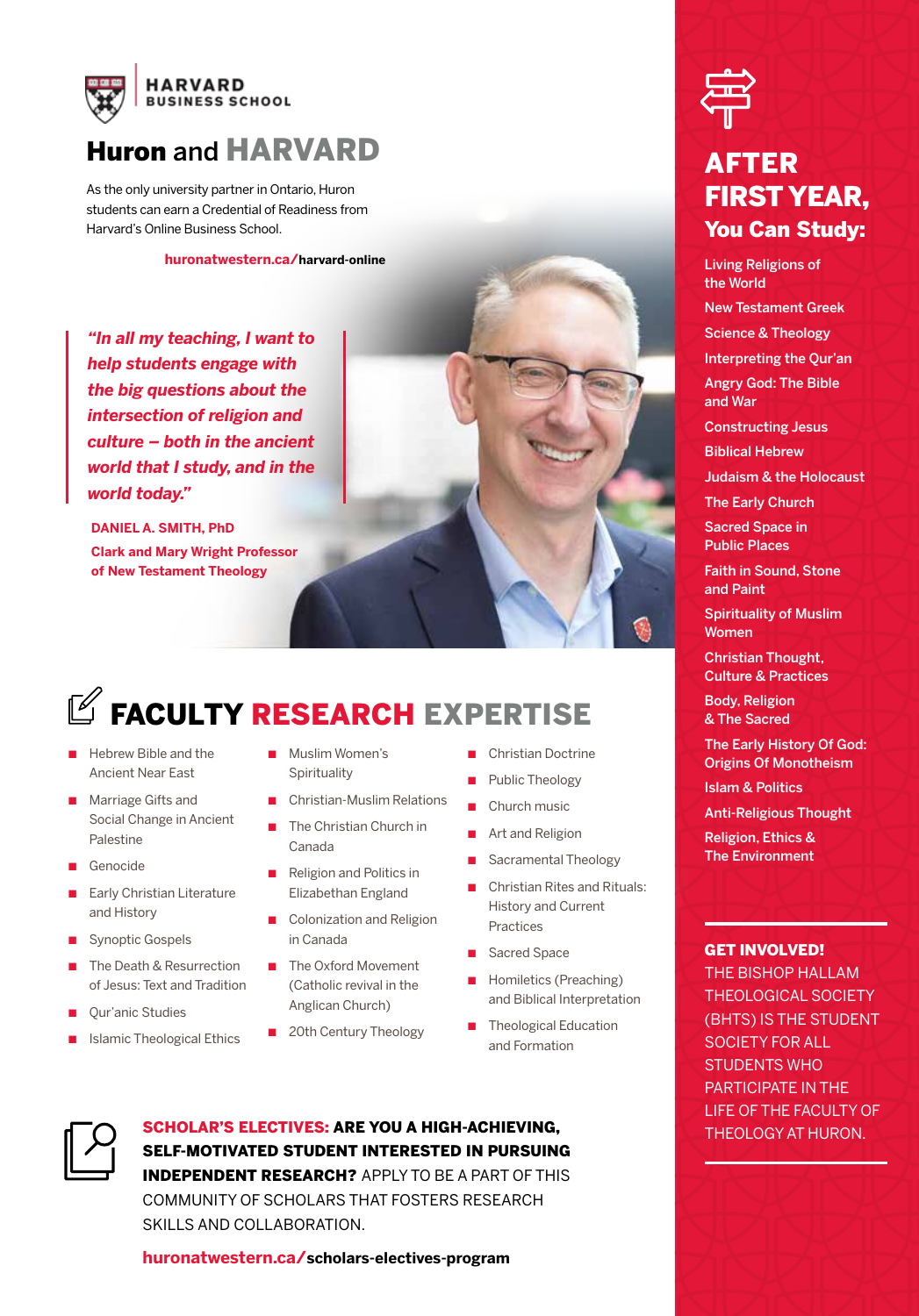### SECOND-ENTRY PROGRAMS

**Some specialized programs in Theology at Huron do not begin in first year and require three to four years of university study prior to entry.**

#### MASTER OF THEOLOGICAL STUDIES

The Master of Theological Studies is a post-baccalaureate program that will prepare you for theological engagement and leadership in a variety of settings.

#### MASTER OF DIVINITY

The Master of Divinity is a professional ministry degree that provides you with the knowledge and skills to be an effective and holistic ministry leader. This program prepares individuals for ordained ministry and for responsibilities of general pastoral and religious leadership in congregations and other settings.

#### MASTER OF ARTS IN THEOLOGY

The MA in Theology is a graduate research degree that will prepare you for doctoral studies, or serve as a superior terminal degree in theology. The program is flexible enough to allow specialization in one of the theological disciplines.

### WHAT DO OUR GRADS DO?

**Some of our alumni have pursued a religious calling, while other students have completed a Theology degree to sharpen their critical thinking, research and public speaking skills. Either way, Leaders with Heart who graduate from this program are well-equipped to create positive change across a wide variety of sectors – religious or not!** 

- Teaching
- Community and Public Service
- Advocacy and Social Justice
- **Business**
- Foreign Service
- Politics
- Ministry
- Journalism
- Law
- **Government**

*"Our classes foster critical thinking and challenge you to ask complex questions so that you learn how to understand the world in a more human way. No matter what field you work in, this is going to help you shape it more positively."* 

**BETH KOUDYS, Honors Double Major, Political Science & Theology '12; Master of Divinity '14; Legal Counsel for the Department of Justice** 

### **RELIGIOUS STUDIES AND THEOLOGY: WHAT'S THE DIFFERENCE?**

**RELIGIOUS STUDIES** looks comparatively at different religions and their practices, views, literature and structures as social phenomena by using methodologies such as historical analysis, literary study and social-scientific approaches.

**THEOLOGY** as an academic discipline uses similar methods, but takes more of a deep dive within a particular religion or tradition. This can be interesting and useful not only for adherents of that religion, but also for others who are not.